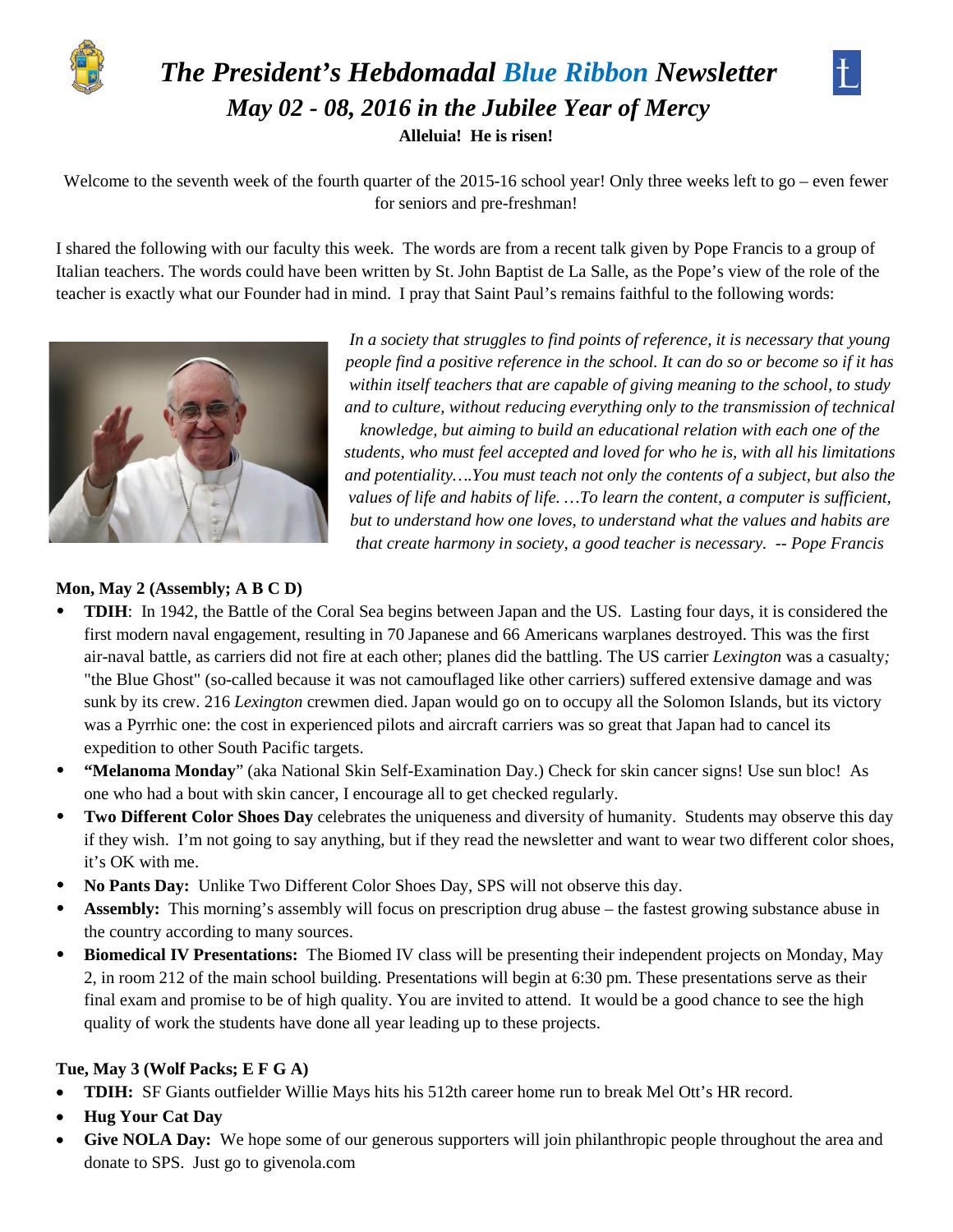## **Wed, May 4 (Regular; Senior Final Exams Begin; B C D E)**

- **Mass at 7 am in campus chapel. Come join us!**
- **Star Wars Day:** This is a day for *Star Wars* fans to celebrate the franchise's films series culture.The date was chosen as "May the 4th" due to its sounding similar to the series' phrase "May the Force be with you!" Who knew?
- **World Laughter Day:** Have a good laugh today! Laugh at me if you want!



*Wolves Stuff the Bus to benefit Covington Food Bank.*

• **International Firefighters Day:** We honor the unsung heroes and thank them for protecting our lives and property. Wear a blue and red ribbon today, symbolic of elements firefighters work with – red for fire and blue for water.

 **National Hoagie and Oyster Day:**  Enjoy either or both of these treats.

 *Yom HaShoahDay (*"Holocaust and Heroism Remembrance Day") is observed as Israel's day of commemoration for the approximately six million Jews who perished in the Holocaust as a result of the actions carried out by Nazi Germany and its accessories, and for the Jewish

resistance in that period. In Israel, it is a national memorial day.

- **Senior Final Exams/ Graduation practice with dismissal of seniors following practice**
- **Call Out meeting for the 2016 Cross Country team: All current and new members of the cross country team are asked to meet with the coaches today, Wednesday, May 4, at 3:30 in Room 116.**

# **Thu, May 5 (Regular; Senior Final Exams; F G A B**

- **TDIH:** Today, known as Cinco de Mayo, commemorates the victory of the Mexican Army over the French at the Battle of Puebla in 1862. The Mexican army was defeated, but the "Batalla de Puebla" came to represent a symbol of Mexican patriotism.
- **National Day of Prayer** (First Thu of May): At SPS, every day is a day of prayer, but be extra prayerful today!
- **Senior Final Exams/ Graduation Practice with senior dismissal after practice**

# **Fri, May 6 (Regular; Last Day for Seniors; C D E F)**

- **TDIH:** 1937, the German airship *Hindenburg*, the largest dirigible ever built, explodes as it arrives in NJ.
- **TDIH II:** Three years ago, representatives from Project Lead the Way came to campus to evaluate our implementation of their Biomedical and Engineering curricula. This led to Saint Paul's being the first accredited PLTW school in the state – a credential that is facilitating our students earning college credit for their work in these electives. That we are achieved this after only four years is highly unusual and speaks volumes about Trevor's vision, the instructors' dedication, and the community's support. Since then, we have been the "poster child" for PLTW!
- **National Nurses Day:** We honor all of those in the nursing profession day! Thank you!
- **No Homework Day:** Since it's Friday, feel free not to do homework tonight! Do it Sat or Sun!
- **Senior Final Exam / graduation practice**. Practice will last no later than 11:30. We will distribute caps & gowns and grad tickets. **We will withhold these if a senior has ANY obligation to the school**.
- **Pie Bowl:** Spring Football concludes today with the traditional Pie Bowl game.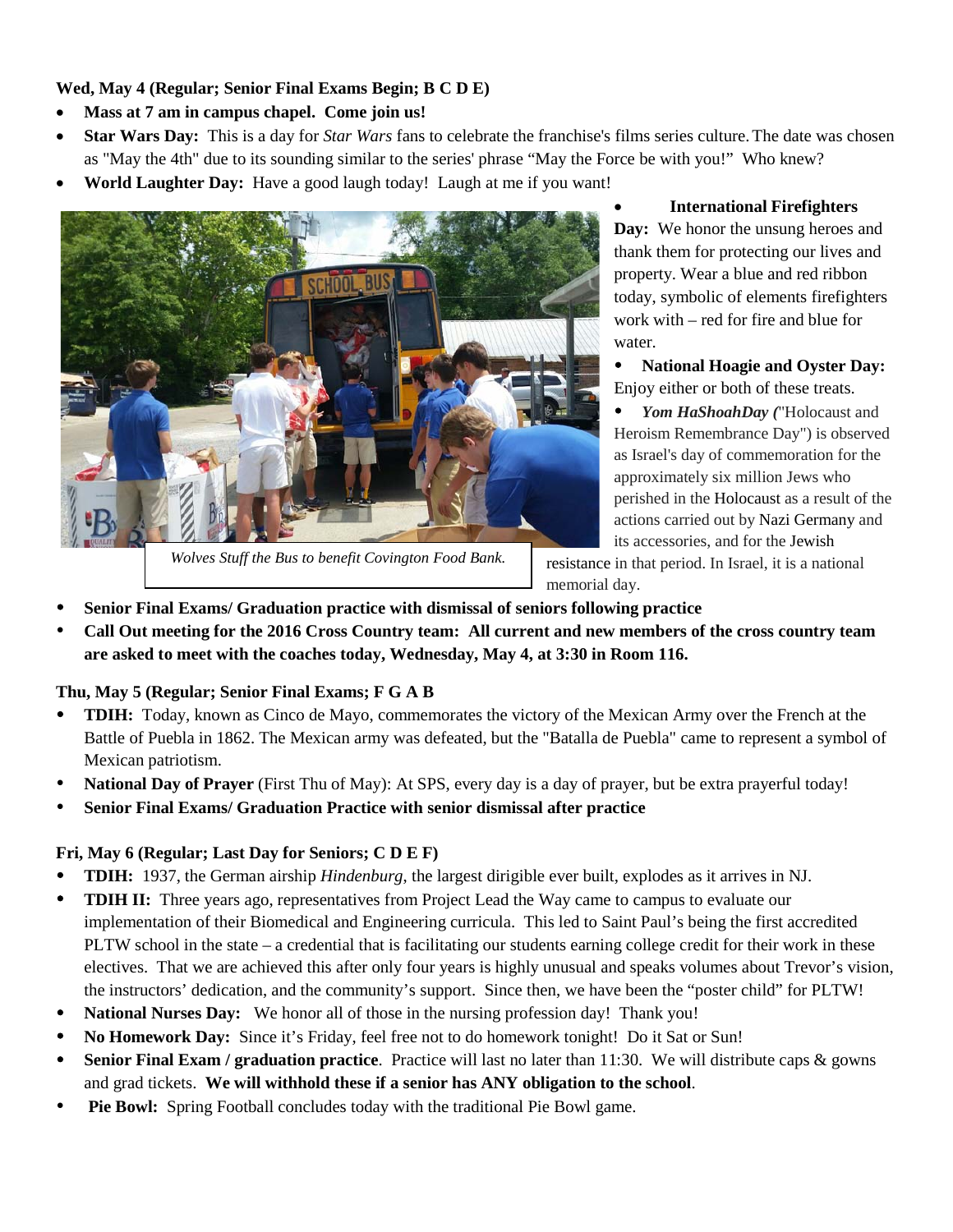**Wolf Jam:** At the request of LYLs, we agreed to re-institute this event – with changes. ALL of the groups are composed of SPS students, there are a variety of groups, only SPS and SSA students and families may attend, and there is a lock in component. My thanks to the LYLs.

# **Sat, May 7**

- **TDIH:** 1915, a German submarine torpedoes without warning British ocean liner *Lusitania,* bringing the United States closer to entry in World War I.
- **Physicals:** Free physicals for athletes and Marching Wolves will be given this morning at Pinnacle Medical Center from 7 – 9 am. All athletes and Marching Wolves must have a current physical on file in order to participate. We are grateful to the medical community for providing this valuable service to our students.

# **Sun, May 8**

- **Happy Mother's Day:** We wish all SPS moms a blessed and enjoyable day.
- **TDIH:** In 1945, Great Britain and the US celebrate Victory in Europe Day. Cities in both nations, as well as formerly occupied cities in Western Europe, put out flags and banners, rejoicing in the defeat of Nazi Germany.



*Chris and Trace make books in Bio Med class to illustrate topics learned.*

• **National No Socks Day:** OK with me if you celebrate – it's Sunday!

**Mary's Month:** May is traditionally devoted by Catholics to Mary, the Mother of God. How did this come to be? In many ancient cultures, May 1 was a day for spring festivals to celebrate the beginning of new life. For instance, the Greeks dedicated May to Artemis, goddess of fertility. The Romans dedicated May to Flora, goddess of springtime and flowers. To counter these pagan celebrations, the Church eventually came to celebrate May as the month of May. And know you know!

# **Musings on Last Week:**

- **Honor Roll Breakfasts:** Thanks for your cooperation. They were a treat. As many of you know, I usually use the HR breakfast to teach new vocabulary words and tie them into life lessons. For the third quarter breakfast, I have seniors do the same thing – only they have to choose the words. This year, they were so good that I had the boys deliver their words to ALL of the level breakfasts. Congratulate **Luke Avenel, Jack Cheng, John Cresson and Ethan Desforges** who made outstanding presentations. Luke encouraged the HR students to consider their **legacy (**something received from a predecessor) and to **absquatulate (**leave quickly) when tempted to do something wrong. Jack taught the group Mandarin Chinese. He encouraged them to consider 机会 **(JiHui) (***Pronounced Gee-Hweigh)* -- An opportunity, a chance or occasion, hazard. He explained how JiHuis can be both good and bad opportunities and encouraged everyone to choose good JiHuis. He then taught us 决心 **(Juéxīn) (***Pronounced Juwheh-Shing)* **--** State of mind of being determinate, to persevere, ability to maintain self-control. Ethan Desforges chose **Bardolatry (**idolization or excessive admiration of William Shakespeare) and **Slipshod (**careless, untidy or slovenly). He reflected on his study of Will during his SPS career and how April 23 was both the birth day and death day of Will. He then warned us never to do things in a slip shod way. Finally, John Cresson reflected on **Sojourn (**a temporary stay**;** to stay for a time in a place; live temporarily**) and Apostasy (**a total desertion of or departure from one's religion, principles, party, cause, etc.) and reflected on his SPS sojourn and how, indeed, our whole earthly existence is a sojourn and therefore we should never be guilty of apostasy. The boys spoke eloquently and convincingly – and seemed to enjoy themselves, too. I couldn't have been prouder. My work with them is done.
- **Sophomore Service/Retreat Day:** I've heard only positive things from students and staff, so congrats to all!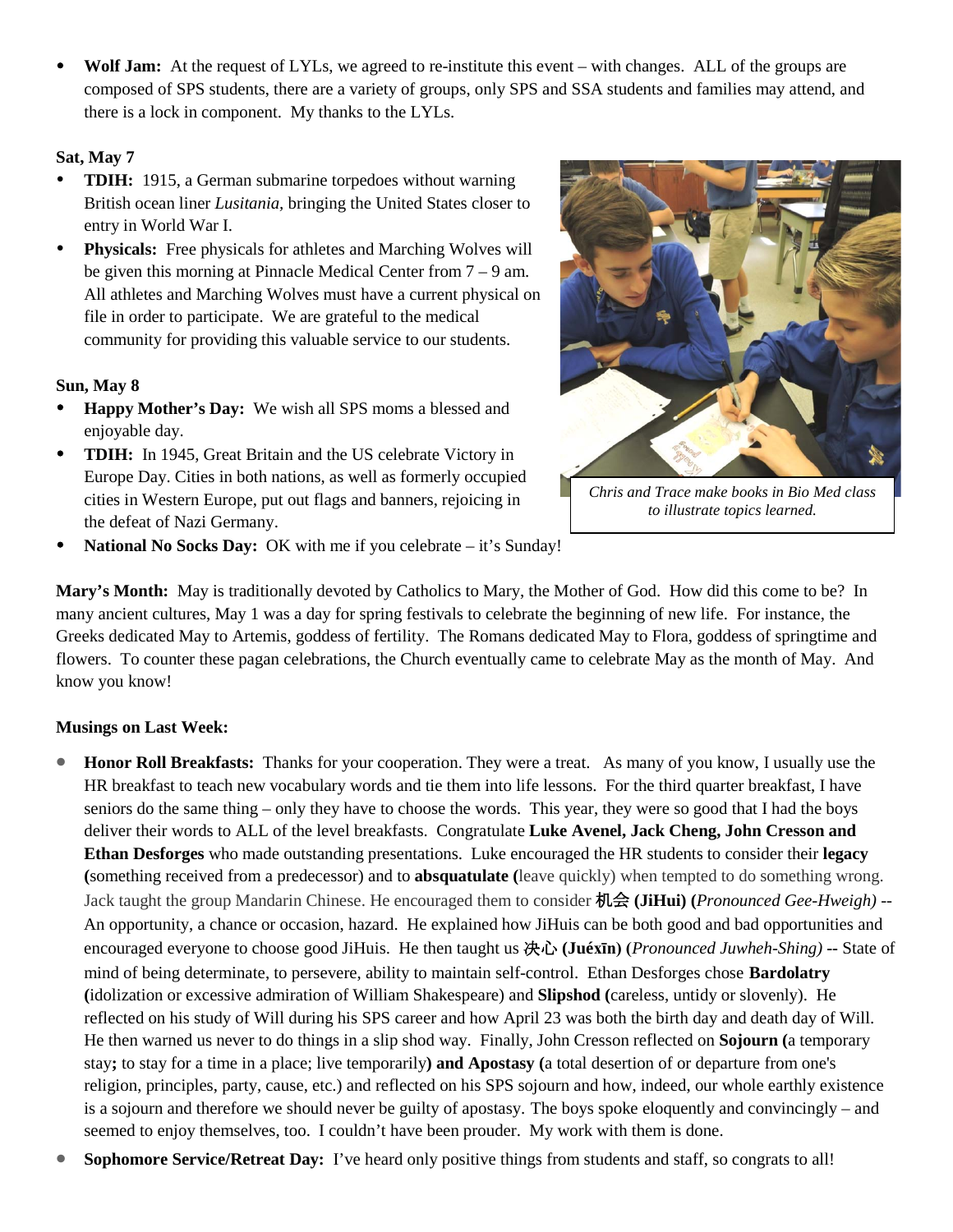- **Baseball:** The 2016 season ended last week with a tough playoff loss. We are proud of our District Champion Baseball Wolves!
- **Wolftracks:** Congrats to Danielle for another great Wolftracks in both quality and quantity of pages!
- **Golf:** A young team fought hard but missed qualifying for the state tournament.
- **Tennis:** Congrats to Kurt and Kent Shiell for winning a doubles state championship in Division I!
- **Exchange Club Student of the Year Breakfast** was very inspiring. Eight outstanding St. Tammany Parish seniors were honored, including our own John Edward Cresson.
- **End of Season Banquets** for Soccer, Lacrosse, and ROTC all went well! Lots of celebration last week!
- **Stuff the Bus:** Thanks for your cooperation and support. The six Catholic schools of Western St. Tammany collected 15,790 lbs of canned goods for the Covington Food Bank. My only concern was for the bus!
- **Band Concert:** Our musical wolves were excellent at Sat's concert. Congrats to them and to Band Director Andrew Moran and Assistant Jimmy Brinkman. We are very proud of our music program!
- **Rugby:** The Wolves won on Sat 12-0, thus capturing  $3<sup>rd</sup>$  place in the Deep South Rugby League. Well done!
- **Art Exhibit:** Fantastic art work, Wolves!
- **Law Enforcement:** Thanks to the LA State Police who brought a roll over demonstrator to campus last week to visually illustrate to students the effect of a car accident – and the need to wear seat belts. That message was reinforced last Thu, when the Covington PD stopped students as they were driving away from school – and gave them a congratulatory T-shirt if the students were wearing seat belts. This is an annual event by the CPD, and we applaud their positive reinforcement methods of encouraging students to wear seat belts.
- **Student Host Luncheon** went well. Congrats, again, to the Student Hosts.



*Pre-freshmen never tire of building and programming robots in Gateway to Technology class.*

• **Spring Football:** The 2016 edition of Wolf football began practice on Mon. Lots of Wolves were on the field.

• **Level Officer Elections** were held last week. Congrats to the following class officers for 2016 - 17:

- o Senior President- Andy Grashoff
- o Senior Vice-President- Liam Ordoyne
- o Junior President- Ashton van Deventer
- o Junior Vice-President- Arson Caulfield
- o Sophomore President- Jake Durapau
- o Sophomore Vice-President- Ross Hightower
- o Freshman President- Paxton Ballard
- o Freshman Vice-President- Luke Vargas

o Pre-freshmen will elect their officers at the beginning of the year in August • **Teaching:** And in the midst of all of the activity,

teaching and learning were taking place last week.

# **Alum News:**

• **Austin Hummel '12** will open his Senior Exhibition "Aesthetic Despair" on Sat, May 7 beginning at 2 pm until 7 pm at

Loyola University's Dana Student Center Art Gallery. Austin's Senior Exhibition is the outcome of a two-month trip that he took to New York City in the summer of 2015, working for a noted NY photographer. During his free time, Austin would walk the streets and continue photographing. The Exhibition is Austin's photographic observation and insight of New York City and the people who live there. Austin will graduate from Loyola on Sat, May 21. Congrats, Austin!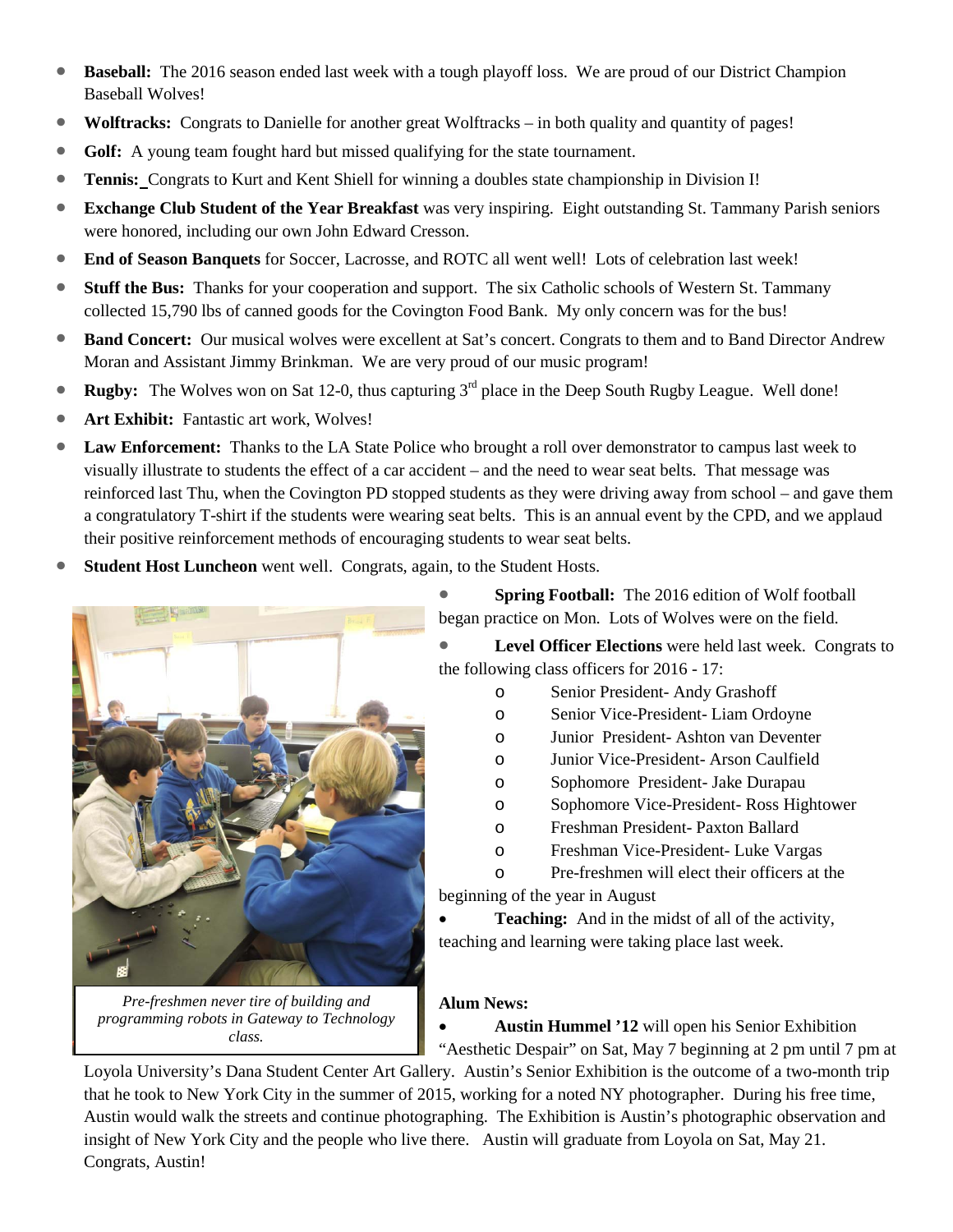- **Evan Heitzmann '12** will graduate from the University of Mississippi with a Bachelor of Arts Degree in International Studies and a Bachelor of Arts Degree in Chinese, both Summa Cum Laude. Evan recently received the Distinguished Senior Scholarship, the Taylor honor Award, and was inducted into Phi Beta Kappa honor Society. He was selected by the Federally Funded Language Flagship to spend next year in China studying at Nanjing University and intern at a Chinese company. Afterward, Evan will pursue a graduate degree either in the US or abroad.
- **Alexander Richard '08** will receive the degree of Doctor of Medicine from the Louisiana State School of Medicine in New Orleans. Alex will begin his residency at LSU hospital in New Orleans.



*The bus was stuffed! The Covington Food Bank is grateful! Thanks to the Catholic schools of Western St. Tammany!*

**From the BBC:** The following BBC report was sent to me by a parent who does a lot of business in China: *China has been building the equivalent of almost one university per week. For decades, the United States had the highest proportion of people going to university. They dominated the graduate market. Reflecting this former supremacy, among 55 to 64 year olds almost a third of all graduates in the world's major economies are US citizens. But that is changing rapidly among* 

*younger generations. In terms of producing graduates, China has overtaken the United States and the* 

*combined university systems of European Union countries. The gap is going to become even wider. Even modest predictions see the number of 25 to 34-year-old graduates in China rising by a further 300% by 2030, compared with an increase of around 30% expected in Europe and the United States. It isn't simply about bigger student numbers. Students in China and India are much more likely to study mathematics, sciences, computing and engineering - the subjects most relevant to innovation and technological advance. In 2013, 40% of Chinese graduates completed their studies in a Stem (science, technology, engineering and maths) subject - more than twice the share of US graduates. So the graduates who are the cornerstone of economic prosperity in knowledge-based economies are increasingly disproportionately likely to come from China and India.* To read the full story, here's the link: [http://www.bbc.com/news/business-35776555.](http://www.bbc.com/news/business-35776555) BTW, I love the way the British pluralize math: "the maths."

**April 26 Assembly:** I hope the students enjoyed our April 26 assembly. Here's some of what we did:

• Students entered the gym to the strains of "The Hallelujah Chorus" from George Fredrick Handel"s incredible oratorio entitled "Messiah." Too often associated with Christmas, this iconic Baroque masterpiece actually musically represents the joy that Christians should feel over the Resurrection. That Handel composed this work in just 24 days in 1741 borders on the miraculous. I explained to the students that when King George III first attended a performance of "Messiah" in 1742, he was so astounded by "The Hallelujah Chorus" that he stood up in amazement. Naturally, the whole audience also stood. So, today, when you attend a performance of "Messiah", it is customary to stand for "THC." OK, enough music trivia! While the music played, junior **Michael Longo** lit the prayer candle – now the large Paschal candle, symbolically representing Christ's resurrection. We prayed in a special way for those who have entered into God's Kingdom since our last assembly: Adrian Couvillion, Cole Couvillion's grandfather; Sam Brown's uncle; Cade Icamina's grandmother; Mr. Jim Moll, Holden Huhn's grandfather; Mrs. Suzanne Montgomery, grandmother of Jack Fleming.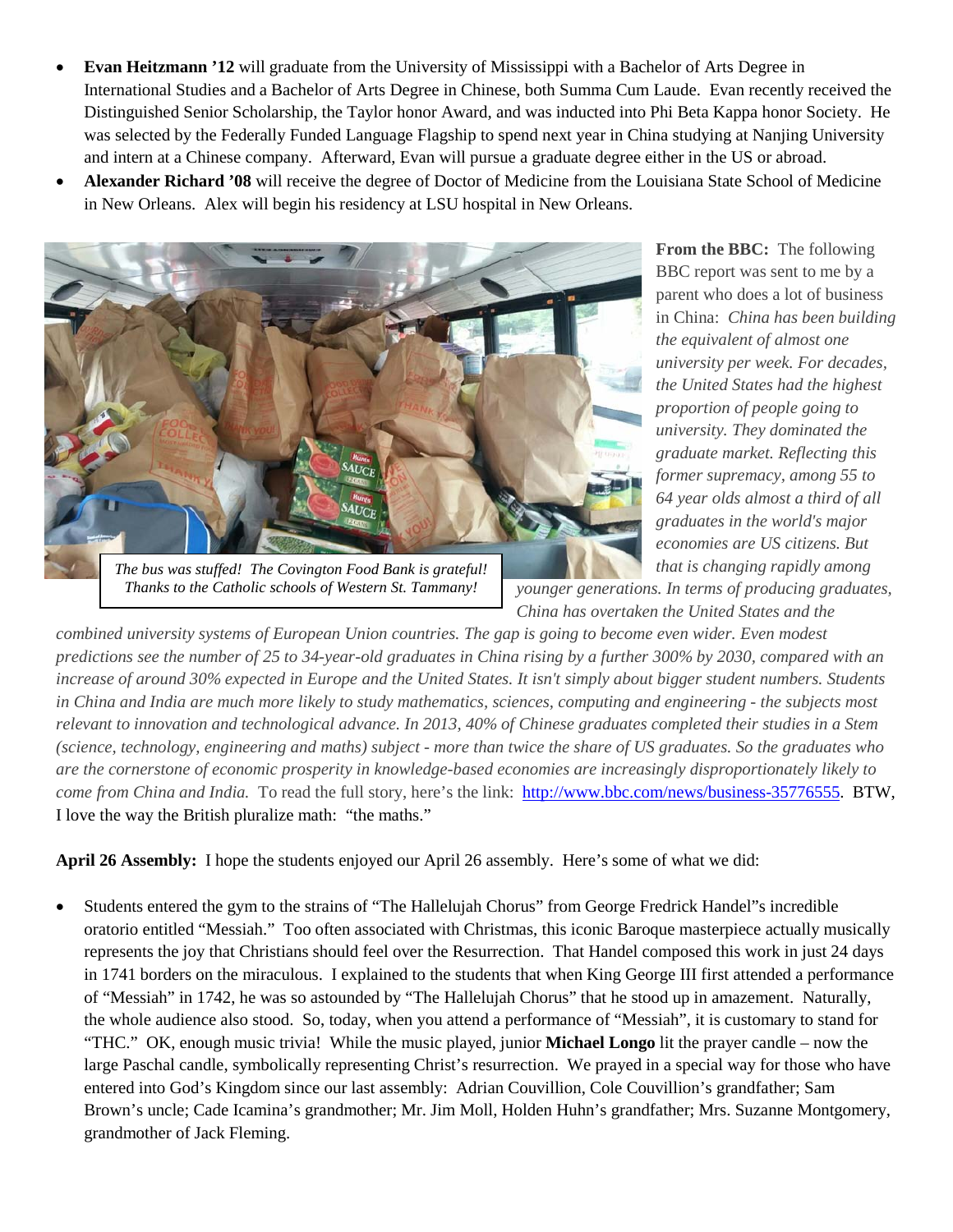- Introduced a representative from Prudential Financial Services to a special Spirit of the Community Service Award to pre-freshman Sean Noel, for his considerable involvement in helping the community.
- Introduced Mr. John Mendow and Mr. Wayne Gardner of St. Benedict Parish Knights of Columbus. They presented senior Patrick Stewart with the Outstanding Catholic Male Award (which carries a \$250 cash award) from their Council. They then informed the students that Patrick was also named Outstanding Catholic Male for the entire Archdiocese of New Orleans (which earned Patrick an additional \$500.) Mr. Mendow then informed the students that in state competition, Patrick placed  $3<sup>rd</sup>$  for Outstanding Catholic Male (which gave him an additional \$2000!) We are very grateful to the Knights of Columbus for promoting our Catholic faith among young people and we are VERY proud of Patrick!
- Introduced Dr. Jan Lancaster, Superintendent of Catholic Schools for the Archdiocese of New Orleans. Dr. Lancaster informed the students that she was here to present a huge award: the Outstanding Non-Public Student for the State of Louisiana Award. She made it a point to tell everyone that Archbishop Aymond had never received this award – and neither had I. But a current SPS senior has been named the State of Louisiana Non-Public Student: John Edward Cresson. John graciously accepted the award and in his humble way, thanks his parents, teachers, and friends for helping him become who he is today. It was a great moment.
- Recognized and congratulated the District Literary Rally winners: **Luke Avenel (Physics-1s);** Jonathan **Bertucci**



*District Literary Rally Winners!*

**(Geometry-1st); John Cresson (Civics-1st);**  Joshua Devier (Phys. Science-1<sup>st</sup>); Lloyd Guillot (Adv. Math-1<sup>st</sup>); Luc Hebert **(Journalism-1st); Forge Mathes (English II-1<sup>st</sup>): Alex Oliveri (Bio II-1<sup>st</sup>): Dustin Simoneaux (Comp Sci-1<sup>st</sup>); Andrew Smith (Bio I-1st); Shane Strander (Stats-1st); Ian Varney (Business-1st); Jacob Broussard (Calculus-2nd); Kyle Hladky (US History-2nd); Andrew Norlin (Alg II-3rd); Julian Saliba (Chemistry-2nd); Adam Smith (Alg I-3rd); Andrew Aceves (Superior in Voice);**  Alex Seese (Spelling  $1<sup>st</sup>$ ); Ford Brasher (Comp Sci-2<sup>nd</sup>); Ethan Desforges (Physics- $3<sup>rd</sup>$ ; Cullen Irwin (Geometry-5<sup>th</sup>); Anthony

LaCroix (Journ-2<sup>nd</sup>); Ryan Meraux (Calculus-

 $3<sup>rd</sup>$ ); Jack Nunez (Eng II-3<sup>rd</sup>); Alex Paille (Chemistry-4<sup>th</sup>) & Max Tepper (Stats.-2<sup>nd</sup>)

- Recognized and congratulated the Rugby Wolves for advancing to the semi-finals of the state championship. I also projected an email that Athletic Director Craig Ketelsen received concerning the Rugby Wolves. Here's the text of the email*: I am the head coach of New England College rugby and president of the American Rugby Coaches Association. Recently I traveled to Louisiana to scout rugby players at your school, hoping to find some players to add to our two time national championship program. I wanted to write to you this morning, with news of what I discovered. You are a very lucky AD to have such a great group of players. I see many teams and High school players from around the country, but I rarely come across boys that carry themselves with the dignity and class I saw in your St. Paul rugby boys. You should be very proud of them. As a graduate of Franciscan University and founder of that rugby program in 2000 I can tell you it brings joy to my heart to see high school boys pray after practice and give thanks to God for their blessings. Rugby is the fastest growing sport in America and you are ahead of the curve with having a rugby program at your school. May God continue to bless your school and your boys. Jeremy A. Treece , Director of Rugby - Head Coach*
- Recognized and congratulated the Junior High Track Wolves for an excellent season: Second Place Finish in the Christ Episcopal- Trafton Invitational; First Place Finish in the SSA-Trafton Invitational and First Place Finish in their final meet, the SLU JH Strawberry Relays. The team captains presented trophies to the school.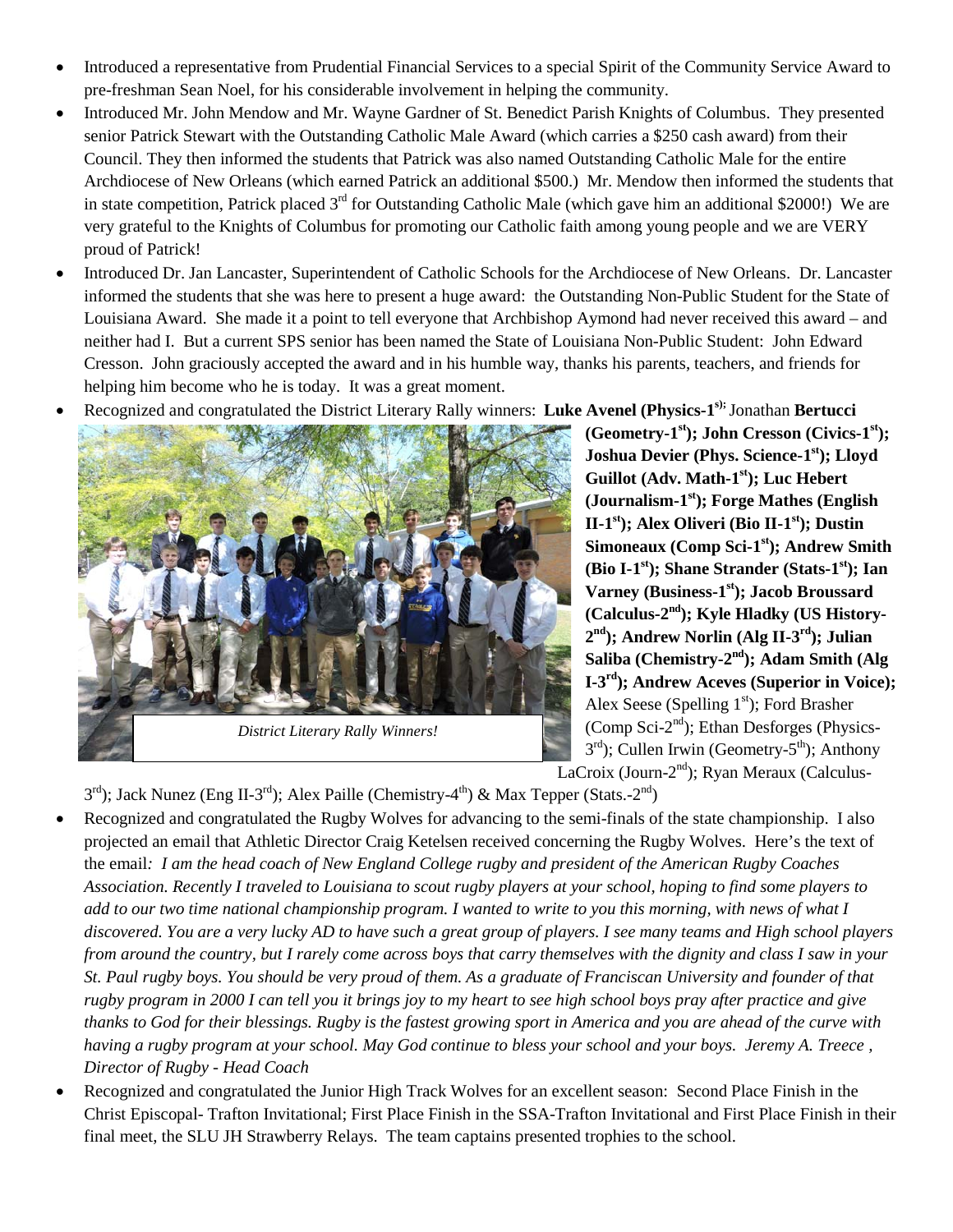- Recognized and congratulated the Varsity Track Wolves for their excellent season: First Place -- Andy Thiel Invitational; First Place -- Ponchatoula High School Relays; 4th consecutive St. Tammany Parish Title; 5<sup>th</sup> consecutive District Title. Individually, Tim Bedford was named Field MVP at the FHS and PHS meets and the following are Parish Champions: Matthew Melancon- Javelin; Deonte Sorapuru- 110 m Hurdles; Spencer Albright-1600 m run; Eric Coston- 3200 m run and the 4x1 team of Matt Meyers. Christian Roberts, Cameron Vidal and Dominic Davenport.
- Recognized and congratulated the Mock Trial Team of SPS Mock Trial Team of David D'antonio, Miles Roppolo, William Murphy, Yehia Elkersh, Silas Anthony, Christopher Weintritt, Mr. Greg Pellegrini, Noah Seiden, Bradley Del Rio, Patrick Stewart, John Cresson, Addison Nick, & Cray Pennison. Patrick **Stewart** was voted "Best Witness" by the attorneys from the New Orleans Bar Association.
- Recognized and congratulated the students who participated in the Youth Legislative Conference in Baton Rouge: Evan Bauer, Addison Nick, Adam Satterlee, Yehia Elkersh, William James, Jordan Edney, Luke Avenel and John Cresson. Special recognition was given to John Cresson and Luke Avenel, whose mock bill, providing for state funded master's degrees for teachers, was passed by the Conference – no easy task.
- Recognized and congratulated our newest Eagle Scout, senior James "Oliver" Christopher Guice.
- Recognized and congratulated our three National Football Foundation/All State Sugar Bowl 2016 Scholar Athletes: Andrew Mercante, Kenny Sears, Briggs Simpson. The boys were recognized at a recent ceremony in NO. Further recognized and congratulated Briggs

Simpson, who won a \$10,000 scholarship from the organization.

- Recognized and congratulated Hunter Romero and Bradley Yeager for signing baseball scholarships with Spring Hill College.
- Recognized and congratulated Kenny Sears for signing a football scholarship with Northwestern State University.
- Recognized and congratulated our students who represented SPS in the **Marine Advanced Technology Education ROV (remotely operated vehicle) competition in Dauphin Island, Alabama. Thanks to Jack Vining, Corbett Russell, Dominick Paternostro, and Joe Chuter**
- Senior religion teacher Austin Ashcraft



*ROV Team of Jack, Corbett, Dominick & Joseph represent SPS in recent competition at Dauphin Island.*

- than sang for the seniors the song *Timshel.* He got a standing ovation.
- We were running out of time, so the boys sang the fight song the last time in the gym for the Class of 2016
- I then shared an email with the student body that I received from the Events Coordinator at SOAR, an autism awareness group here in St. Tammany. Here's what it said: *I work for a local non-profit autism organization- SOAR, and I just wanted to let you know how thankful I was this past weekend when 3 of your students assisted me in preparation of our annual autism awareness walk and family fun day. Nicholas Marinello (Sr), Rutger Fury (Sr) and Michael Capritto (8th) started working early Saturday morning (7:30am) and did not stop until I told them to leave for their baseball games later that afternoon. I offered them service hours, but they said they had already met their hours and just wanted to help/support the organization. This day is such an important event for our autism community, it helps raise funds for our autism center that administers therapeutic services, resources, workshops, teacher trainings, etc to our SOAR families. The event was a success and we had a great turnout, just wanted to let you know how appreciative I was and if other St. Paul students are like these 3, I will be calling every year for their help!*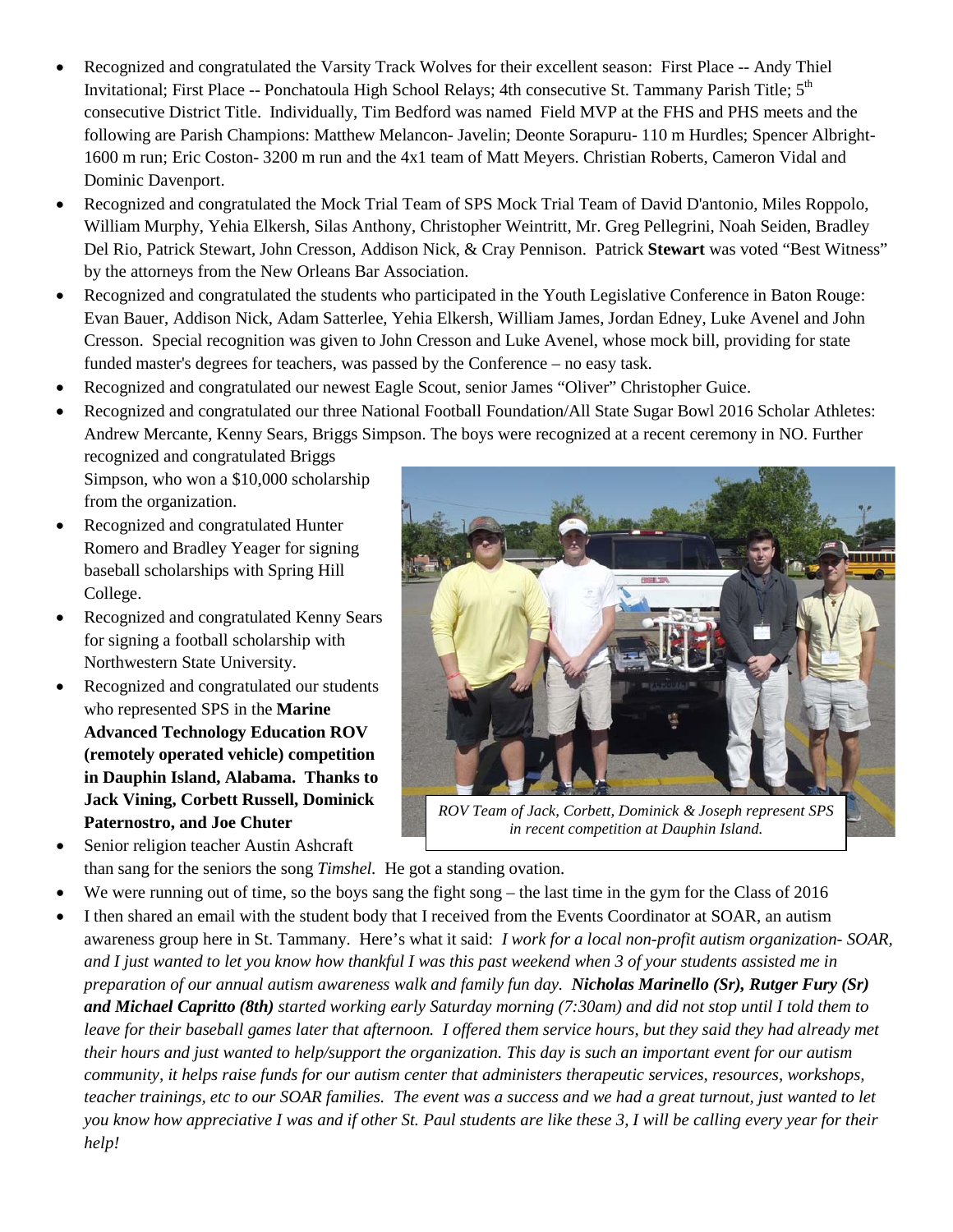- With time running out, I had the boys sing "Mercy" in honor of the Jubilee Year of Mercy (they sounded great).
- I ended with thanking the seniors for the past five years of assemblies and for putting up with my classical music, vocabulary lessons, and poor attempts at humor. I apologized if I omitted their accomplishments and for anything that I did or failed to do for them during their SPS experience. If they are unhappy with SPS, I asked them to blame me and not the school. I assured them of my prayer and support, for they are a chosen people, royal priests, living stones building the edifice of the mystical God in our age and fulfilling the Lasallian Mission of Saint Paul's School.
- We ended with **junior Luke Broussard** extinguishing the prayer candle while *Lean on Me,* which has become associated with our seniors, played in the background. I closed by reminding the students what the candle represents – the love of God, the grace and peace of our Lord Jesus Christ, and the fellowship of the Holy Spirit. I exhorted them to spread God's love to all whom they meet.
- It was a great assembly at least I thought so!

**Brother Jeffrey:** Brother left for a six week stay in Australia at the invitation of the Brothers there. He will visit the schools and conduct Lasallian formation work with faculties and students. Jeff is excited to return to the Land Up Over (as he wrote in his newsletter to us), a place he came to have much love for during his multi-year stint there prior to his returning to SPS. We wish him safe travel and a renewing and enjoyable stay in that part of the Lasallian world.

**Mother-Son Dinner/Clarion Herald Article:** This week's edition has a wonderful article on our Mother-Son Dinner, with special focus given to Burak Kandil and his journey with his mom from Turkey to Mandeville. It's worth the read. Here the link in case you don't have a printed copy: [http://clarionherald.info/clarion/index.php/parks-home/5518-a](http://clarionherald.info/clarion/index.php/parks-home/5518-a-mothers-day-reflection-from-turkey-with-love)[mothers-day-reflection-from-turkey-with-love](http://clarionherald.info/clarion/index.php/parks-home/5518-a-mothers-day-reflection-from-turkey-with-love)

**We Made the International Newsletter of the Institute:** Soccer is big in the Lasallian world, and the weekly international newsletter of the Brothers had an article on SPS. Here's the link; just scroll down till you see St. Paul's: [http://www.lasalle.org/?wysija](http://www.lasalle.org/?wysija%20page=1&controller=email&action=view&email_id=143&wysijap=subscriptions&user_id=2325)  [page=1&controller=email&action=view&email\\_id=143&wysijap=subscriptions&user\\_id=2325](http://www.lasalle.org/?wysija%20page=1&controller=email&action=view&email_id=143&wysijap=subscriptions&user_id=2325)

**The Subjunctive Mood and the Annual Fund:** Two years ago, a parent sent me a NY Times article on the disappearance of the subjunctive mood in English (the "what" you are asking?) The subjunctive mood (the bane of English students everywhere!) is used express a wishful notion or a proposition contrary to fact: *If the man were rich, he could retire* (not *was rich*, because he's not, and he needs the salary). The parent then wrote that I should use the subjunctive in my Annual Fund pleas:

*If someone were to donate a million dollars to Saint Paul's, Brother Ray could stop begging for donations to the Annual Fund!*

And I'll add this one: *If everyone were to donate even a small amount, Brother Ray could stop begging for donations to the Annual Fund!*

**No gift is too small. I repeat: no gift is too small!** What's important is that everyone participates.If you are contributing to the Capital Campaign or financially supporting SPS in some other way, I understand! Thanks. Can you send \$10 to Annual Fund so I can show an increase in participation?

And WE NEED GRANDPARENT SUPPORT! Thanks to those of you who are involving grandparents, whom I hate to ask personally unless you give me permission to do so.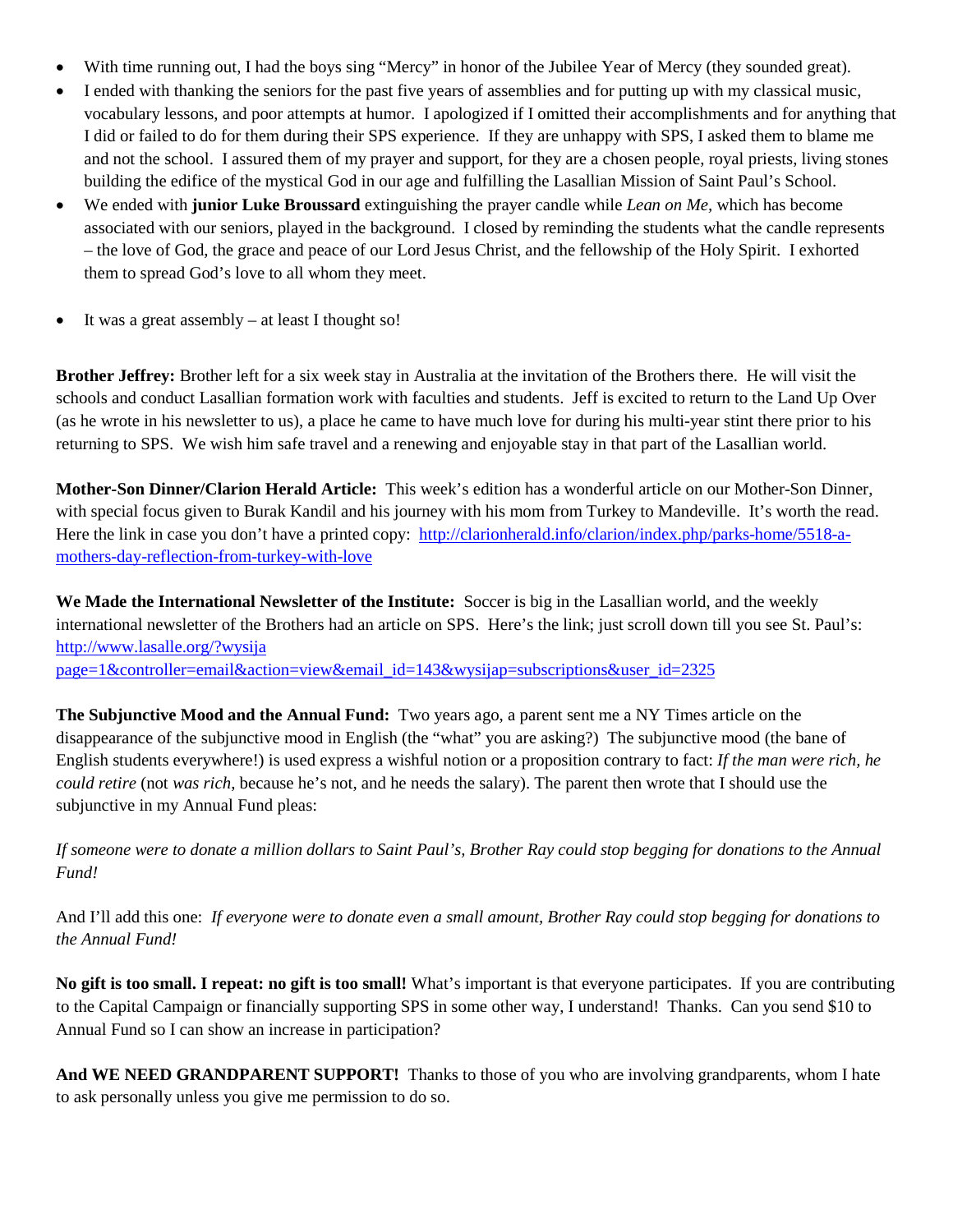**W of E:** At last Tuesday's assembly, Mr. Colin Berthaut of Prudential Financial Services gave an award to Sean Noel for his community service. After the ceremony, I emailed Mr. Berthaut to thank him and his company. Here's what he wrote back: I appreciate the kind words but it is I who should thank you. I am honored to have been a part of your assembly. *Words can't describe how impressed I was with everything from the passionate staff to the enthusiastic future leaders who filled the seats. I know you gave us the option to leave early but I didn't want to miss a minute. When I arrived this morning, I already knew something about Sean and his passion to help others; now I know something about your entire school.* At least somebody likes my assemblies!



*Thanks, Botanical Wolves!*

# **2016 - 17 Calendar: We will start on Monday, August 8 WITH A FULL DAY OF INSTRUCTION and NO book day – which corresponds to what we did this year. Please plan vacations accordingly.**

**Important Driver's License Requirement:** A new requirement was added to the driver's license issuance process for all minor applicants. All minor applicants must produce proof the applicant has either received a diploma or is currently enrolled in a high school program. This is done through a school attendance form from his or her high school prior to applying for a driver's license. These forms can be obtained in the administration building or the counseling center.

**Louisiana Income Tax Tuition Deduction:** Under LA Revised Statute 47:297:10, those with children in private and parochial schools who file LA income tax returns are allowed a deduction for tuition and other qualifying expenses. Don't forget to take advantage of this benefit for the 2015 tax year.

The Archdiocesan lobbyist feels the statute appears somewhat vulnerable for 2016 given the state's fiscal condition.

**Summer at Camp Abbey:** As many of you will have heard by now, Camp Abbey was included in the flooding which struck much of the north shore on Friday, March 11th. The extent of the damage to the camp and the anticipated repair time has yet to be determined, but they remain optimistic. The Archdiocese is committed to getting the camp up and running as quickly as possible. For now, they ask for your prayers as they work to restore this sanctuary for the young people of our Archdiocese. Camper registration and staff applications are still being accepted at this time. Visit the website at www.campabbey.com

**Suit Up for the Future** is a free, three-week legal institute, during which students attend an abridged law school session, field trips to law schools and courts, and an internship consisting of shadowing at area law offices and courts. The 2016 program, sponsored by the Louisiana State Bar Association, will be held in New Orleans from June 13 - July 1. Here's the link for more information: *<http://files.lsba.org/documents/Diversity/2016SuitUpflyer.pdf>*

**Soccer Assembly:** If you would like to view the special soccer assembly, click the following link and then scroll down and click on SPS: [http://www.maxpreps.com/m/tour\\_of\\_champions/sport.aspx?sport=soccer](http://www.maxpreps.com/m/tour_of_champions/sport.aspx?sport=soccer)

## **Senior Graduation Information:**

- Monday and Tuesday, May 2 & 3: regular schedules for seniors; full days of school
- Wed, May 4: two exams in the morning; graduation practice in the afternoon; dismissal following practice
- Thu, May 5: two exams in the morning; graduation practice in the afternoon; dismissal following practice
- Fri, May 6: one exam in the morning followed by short graduation practice and distribution of caps, gowns, and graduation ceremony tickets. **Each senior will be issued EIGHT (8) tickets. The tickets are handed directly to**